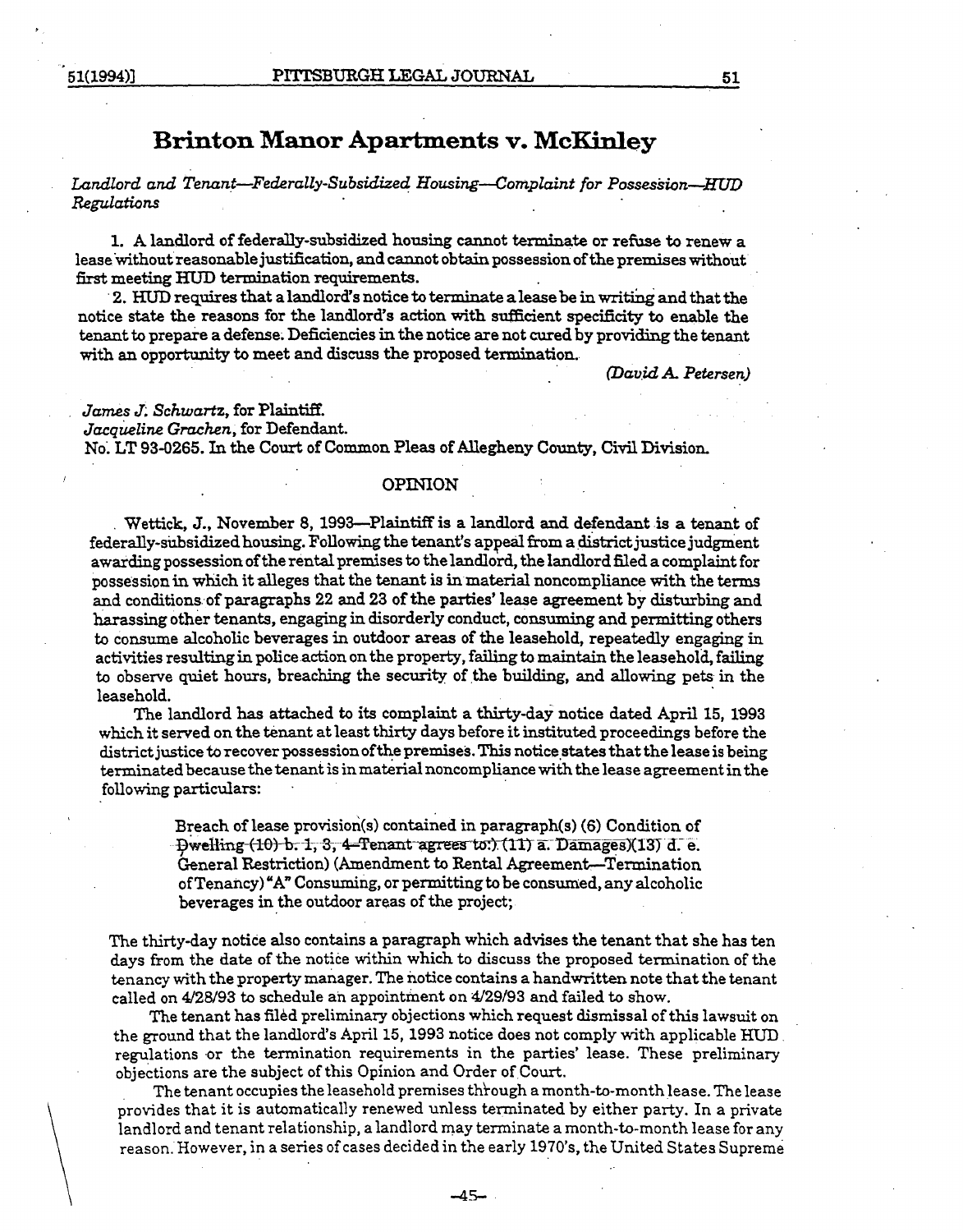## Brinton Manor Apartments v. McKinley

Court held that government benefits are property interests protected from arbitrary termination by the Fourteenth Amendment. See, e.g., *Ma.thews v. Eldridge,* 424 U.S. 319,96 S.Ct. 893 (1976) (social security disability benefits); *Goldberg v. Kelly,* 397 U.S. 254, 90 S. Ct. 1011 (1970) (public assistance benefits). This case law bars a landlord offederally-subsidized housing from either terminating or refusing to renew a lease for an additional term without reasonable justification. *Joy v. Daniels*, 479 F.2d 1236 (4th Cir. 1973). This case law serves as the basis for various HUD regulations, including 24 C.F.R.  $\S 247.4$ (a) set forth at page 4 of this Opinion, which establish grounds for eviction and administrative procedures that the landlord must follow in order to terminate a lease.

In this case, the landlord seeks possession on the ground that it properly terminated the lease. HUD regulations allow a landlord to terminate a lease covering federally-subsidized property for serious and repeated violations of the rental agreement that disrupt the livability of the project. adversely affect the health or safety of any person. or interfere with the rights and quiet enjoyment of other tenants. Consequently. the general allegations within the'complaint that the tenant has failed to observe quiet hours, breached the security of the building, disturbed and harassed other tenants, etc. constitute a proper justification for terminating this month-to-month lease.

The HUD regulations and the parties' lease also contain procedural requirements for terminating the lease. Paragraph 22(b) of the parties' lease provides that "[a]ny termination of the Agreement by the Landlord must be carried out in accordance with HUD regulations  $\ldots$  and the terms of this Agreement." HUD Regulation 24 C.F.R. §247.4(a) requires the landlord's notice to terminate to state the reasons for the landlord's action with sufficient specificity so as to enable the tenant to prepare a defense:

> (a) *Requisites of Termination Notice.* The landlord's deterinination to terminate the tenancy shall be in writing and shall: (1) State that the tenancy is terminated on a date specified therein; (2) *state the reasons for*  the landlord's action with enough specificity so as to enable the tenant to *prepare a. defense;* (3) advise the tenant that if he or she remains in the leased unit on the date specified for termination, the landlord may seek to enforce the termination only by bringing a judicial action, at which time the tenant may present a defense; and (4) be served on the tenant in the manner prescribed by paragraph (b) of this section. (Emphasis added.)

This language was included by the landlord in its lease which states at paragraph  $22(c)$  2. that the termination notice must "state the grounds for termination with enough detail for the tenant to prepare a defense."

In the present case, the landlord's notice to terminate simply advises the tenant that the landlord has concluded that portions of the lease have been violated. It does not describe any faetual information upon which the landlord will rely to establish a reasonable justification for terminating the lease.

Both  $\overline{H}$ UD Regulation 24 C.F.R. §247.4(a) and the lease use the same specificity standard-the writing must state the reasons for the landlord's decision to terminate the lease with sufficient specificity so as to enable the tenant to prepare a defense. At the very minimum, this requires the notice to set forth each incident, including dates, locations, and descriptions of the incident.

In the present case, neither the notice nor the complaint gives the tenant any idea of the nature of the evidence that will be presented at the hearing. Consequently, the tenant is not in a position to challenge effectively any evidence that the landlord may present.

In its brief, the landlord states that the tenant was given ten days from the date of the notice within which to discuss the proposed termination with the landlord. Consequently, if

 $\mathcal{L}$  $\mathcal{L}$ 

÷

∴

t:

 $\frac{1}{2}$ 

 $\frac{1}{2}$ 

 $\frac{1}{2}$ 

ŧ

 $\frac{1}{2}$  $\cdot$  : 

新闻

ŧ.

 $\ddot{\cdot}$ 

\